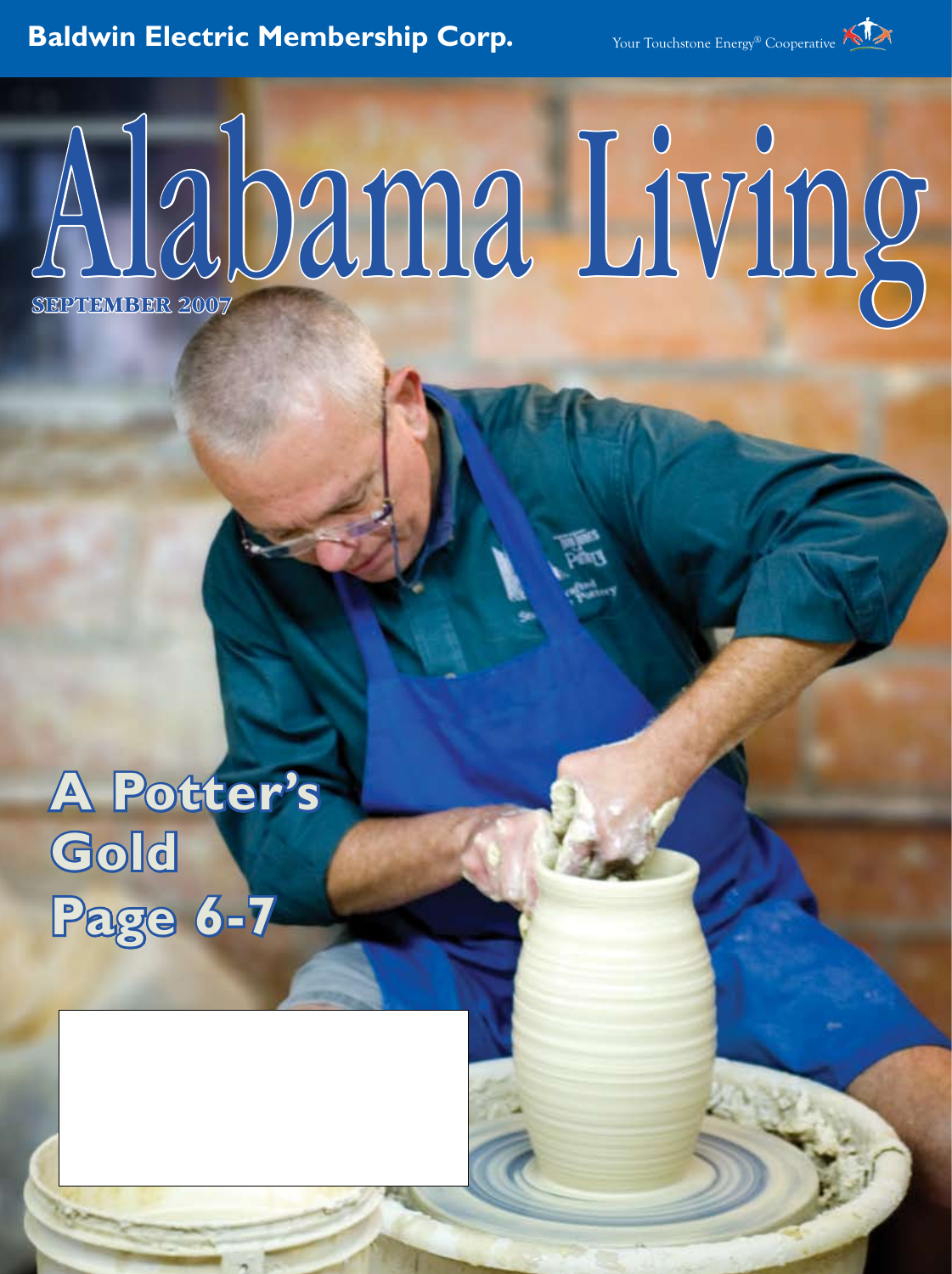# he ouch of the Master's Hands

*photo by Gabriel Tynes*

## *"Clay City" lives up to its name at the hands of a local artist.*

Story by Michelle Ricard

Tom Jones is not afraid to get his hands dirty.<br>In fact, for him, it's all in a day's work. Jones<br>is the artist behind Tom Jones Pottery, a<br>quaint little shop nestled in a part of the Eastern In fact, for him, it's all in a day's work. Jones is the artist behind Tom Jones Pottery, a quaint little shop nestled in a part of the Eastern Shore aptly known as "Clay City."

Jones has been "throwing," "slinging" and "firing" clay into beautiful creations for 40 years. His love for the craft started with a class in pottery at Marietta Johnson School of Organic Education in Fairhope when Jones was in ninth grade. He hasn't stopped potting since. "It's all I've ever done," Jones says.

### **Art is Life**

When it came time to choose a career path, Jones turned his art into his livelihood. He's been a part of pottery shops in various locations since 1974, including a spot in the French Quarter in New Orleans. Thirty-one years ago, Jones found a new home for his work right back on the Eastern Shore, near Fish River. It was a small shop originally built in the 1940s and operated by various owners. While Jones has done some remodeling since then, the original clay mixer and bee hive kiln where pots were traditionally fired in the 40's are still in place. Although neither is currently in daily use, both pieces are still in working condition.

### **The Treasure of Clay City**

The part of town Jones and his shop both call home are ideal locations for a potter. The area on the banks of Fish River is a hot spot for the formation of rich, natural clay. The clay forms when Feldspar rocks decompose over time, and it's in abundance in the area. Jones has it delivered to his shop by the truckload, as much as 20 to 30 tons at a time. He mixes that supply with commercial clay from an outside distributor. However, Jones points out that the local clay is unique, and gives his work a certain sparkle and a distinctive surface texture.